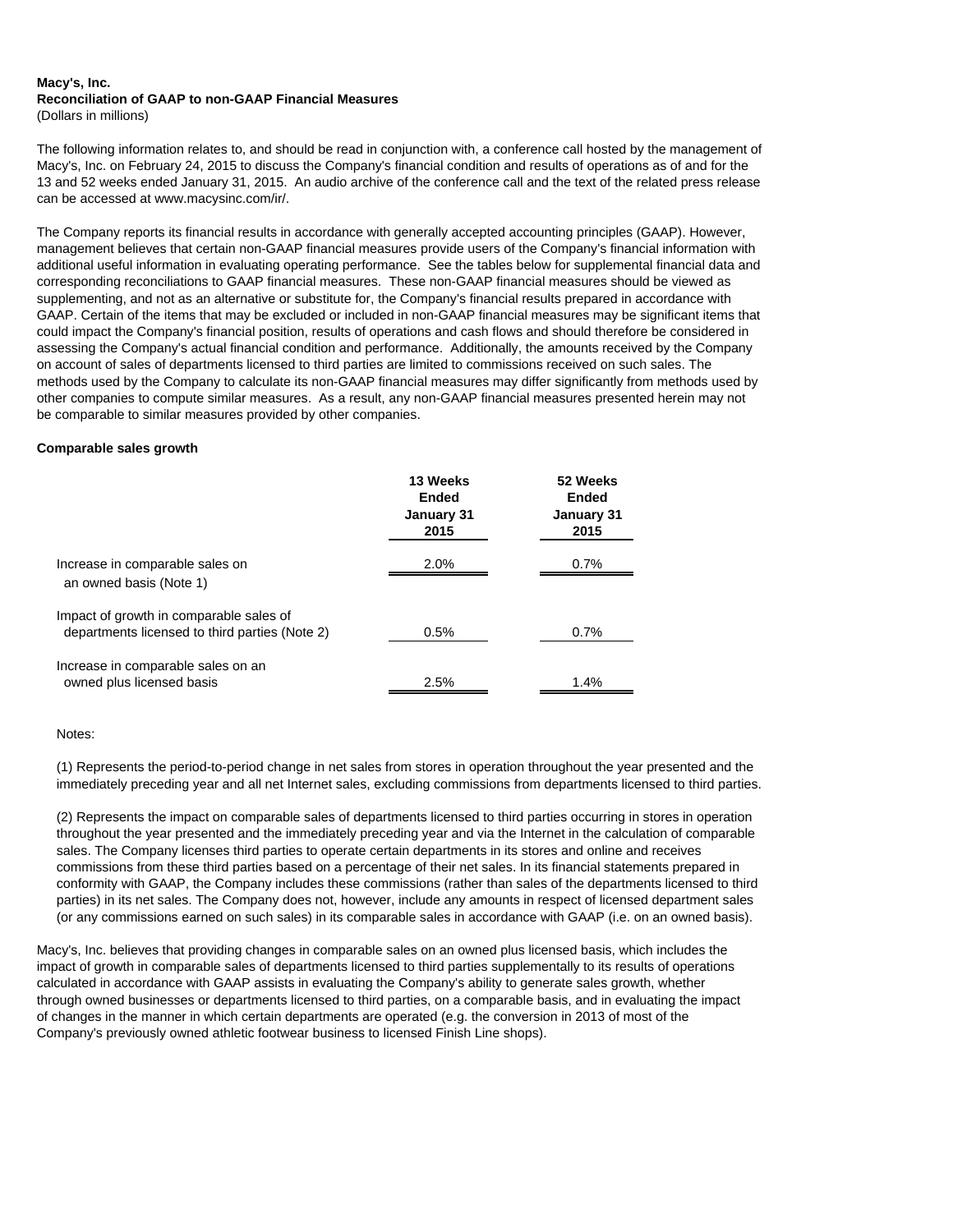(\$ and share count in millions)

## **Diluted earnings per share, excluding certain items**

|                                                                                                                                              | 13 Weeks<br><b>Ended</b><br>January 31<br>2015 | 13 Weeks<br>Ended<br><b>February 1</b><br>2014 | <b>Increase</b> |  |
|----------------------------------------------------------------------------------------------------------------------------------------------|------------------------------------------------|------------------------------------------------|-----------------|--|
| Most comparable GAAP measure:                                                                                                                |                                                |                                                |                 |  |
| Diluted earnings per share                                                                                                                   | 2.26                                           | 2.16                                           | 4.6%            |  |
| Non-GAAP measure:                                                                                                                            |                                                |                                                |                 |  |
| Diluted earnings per share                                                                                                                   | \$<br>2.26                                     | \$<br>2.16                                     |                 |  |
| Add back the impact of impairments,<br>store closing and other costs                                                                         | 0.15                                           | 0.15                                           |                 |  |
| Add back the impact of premium on early<br>retirement of debt                                                                                | 0.03                                           |                                                |                 |  |
| Diluted earnings per share, excluding the<br>impact of impairments, store closing and other<br>costs and premium on early retirement of debt | 2.44<br>S                                      | S<br>2.31                                      | 5.6%            |  |

Management believes that providing a measure of diluted earnings per share excluding the impact of impairments, store closing and other costs and premium on early retirement of debt is a useful measure to assist the reader in evaluating the Company's ability to generate earnings and that providing such a measure will allow investors to more readily compare the earnings referred to in the press release to the earnings reported by the Company in past and future periods. Management believes that excluding the impact of impairments, store closing and other costs and premium on early retirement of debt from the calculation of this measure is particularly useful where the amounts of such items are not consistent in the periods presented.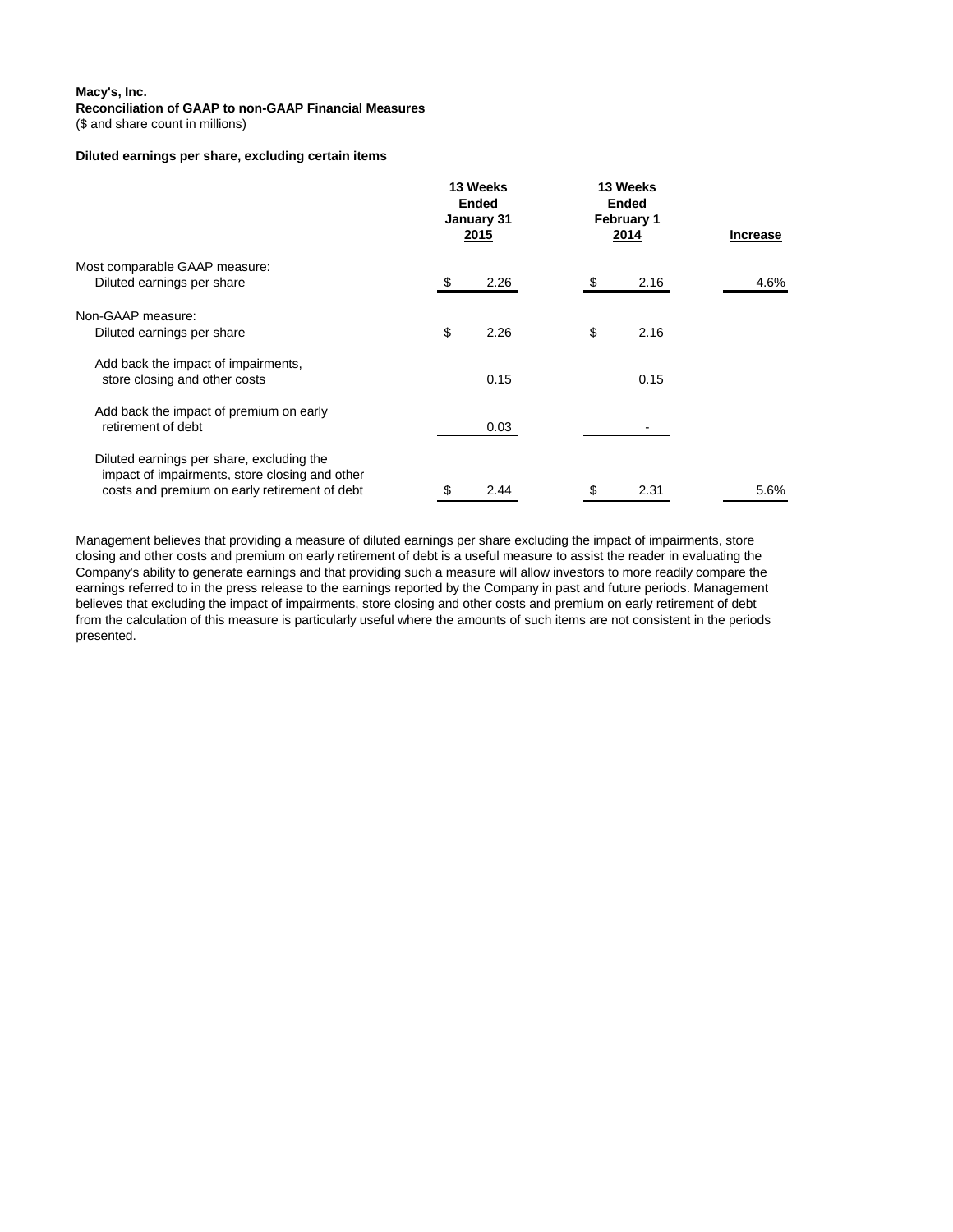(\$ and share count in millions)

#### **Diluted earnings per share, excluding certain items**

|                                                                                                                                              | 52 Weeks<br><b>Ended</b><br>January 31<br>2015 | 52 Weeks<br><b>Ended</b><br><b>February 1</b><br>2014 | <b>Increase</b> |
|----------------------------------------------------------------------------------------------------------------------------------------------|------------------------------------------------|-------------------------------------------------------|-----------------|
| Most comparable GAAP measure:<br>Diluted earnings per share                                                                                  | 4.22                                           | 3.86<br>-S                                            | $9.3\%$         |
| Non-GAAP measure:                                                                                                                            |                                                |                                                       |                 |
| Diluted earnings per share                                                                                                                   | \$<br>4.22                                     | \$<br>3.86                                            |                 |
| Add back the impact of impairments, store<br>closing and other costs                                                                         | 0.15                                           | 0.14                                                  |                 |
| Add back the impact of premium on early<br>retirement of debt                                                                                | 0.03                                           |                                                       |                 |
| Diluted earnings per share, excluding the<br>impact of impairments, store closing and other<br>costs and premium on early retirement of debt | 4.40<br>S                                      | S<br>4.00                                             | 10.0%           |

Management believes that providing a measure of diluted earnings per share excluding the impact of impairments, store closing and other costs and premium on early retirement of debt is a useful measure to assist the reader in evaluating the Company's ability to generate earnings and that providing such a measure will allow investors to more readily compare the earnings referred to in the press release to the earnings reported by the Company in past and future periods. Management believes that excluding the impact of impairments, store closing and other costs and premium on early retirement of debt from the calculation of this measure is particularly useful where the amounts of such items are not consistent in the periods presented.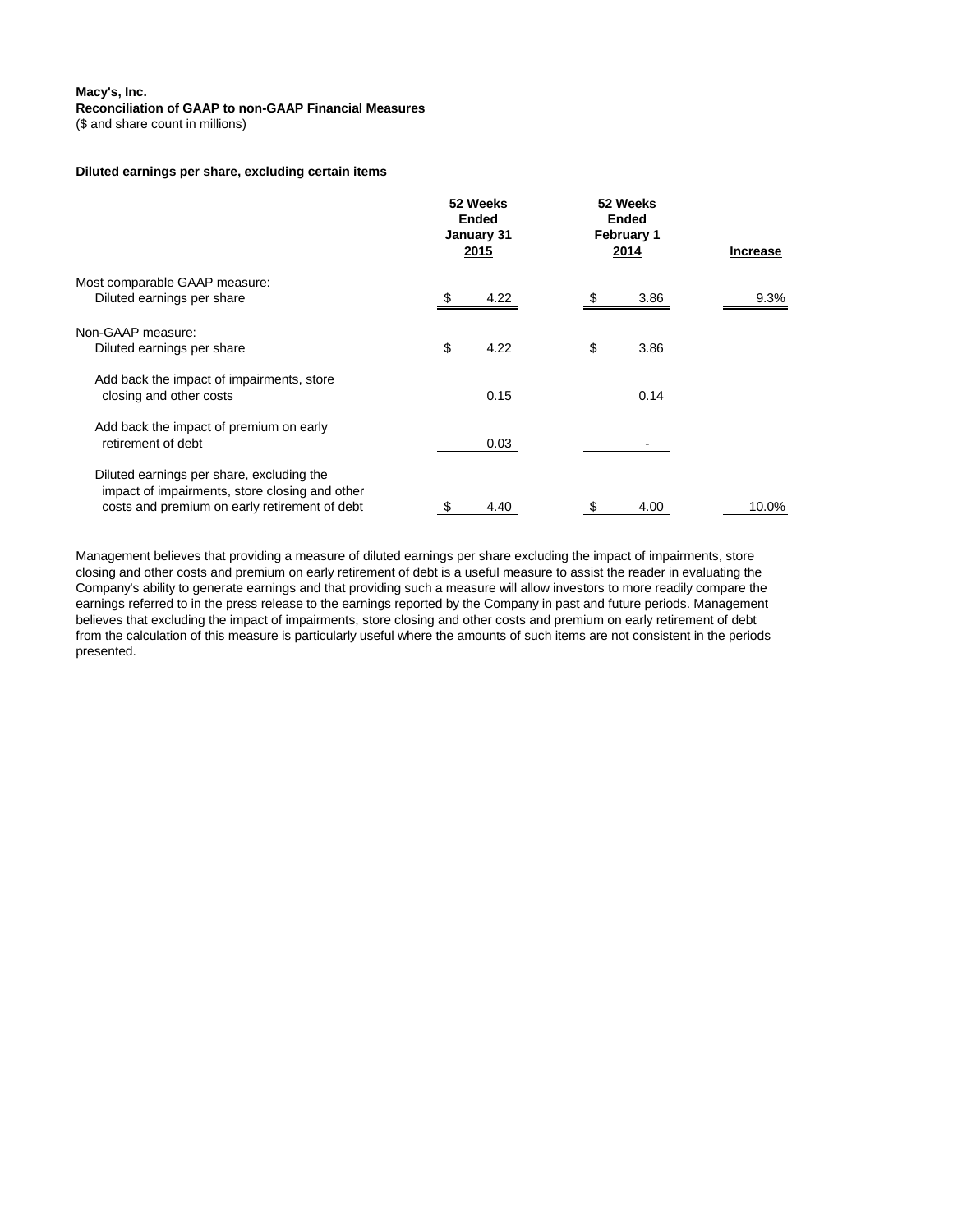(\$ and share count in millions)

#### **Diluted earnings per share, excluding certain items**

|                                                                                |    | 52 Weeks<br><b>Ended</b><br>January 31<br>2015 |    | 52 Weeks<br><b>Ended</b><br>January 30<br><u>2010</u> | Compound<br><b>Growth Rate</b> |  |
|--------------------------------------------------------------------------------|----|------------------------------------------------|----|-------------------------------------------------------|--------------------------------|--|
| Most comparable GAAP measure:                                                  |    |                                                |    |                                                       |                                |  |
| Diluted earnings per share                                                     | -S | 4.22                                           |    | 0.78                                                  |                                |  |
| Non-GAAP measure:                                                              |    |                                                |    |                                                       |                                |  |
| Diluted earnings per share                                                     | \$ | 4.22                                           | \$ | 0.78                                                  |                                |  |
| Add back the impact of impairments, store                                      |    |                                                |    |                                                       |                                |  |
| closing and other costs                                                        |    | 0.15                                           |    | 0.18                                                  |                                |  |
| Add back the impact of premium on early                                        |    |                                                |    |                                                       |                                |  |
| retirement of debt                                                             |    | 0.03                                           |    |                                                       |                                |  |
| Add back the impact of division consolidation costs                            |    |                                                |    | 0.40                                                  |                                |  |
| Diluted earnings per share, excluding the                                      |    |                                                |    |                                                       |                                |  |
| impact of impairments, store closing and other                                 |    |                                                |    |                                                       |                                |  |
| costs, premium on early retirement of debt and<br>division consolidation costs | \$ | 4.40                                           | \$ | 1.36                                                  | 26%                            |  |
|                                                                                |    |                                                |    |                                                       |                                |  |

Management believes that providing a measure of diluted earnings per share excluding the impact of impairments, store closing and other costs, premium on early retirement of debt and division consolidation costs is a useful measure to assist the reader in evaluating the Company's ability to generate earnings and that providing such a measure will allow investors to more readily compare the earnings referred to in the press release to the earnings reported by the Company in past and future periods. Management believes that excluding the impact of impairments, store closing and other costs, premium on early retirement of debt and division consolidation costs from the calculation of this measure is particularly useful where the amounts of such items are not consistent in the periods presented.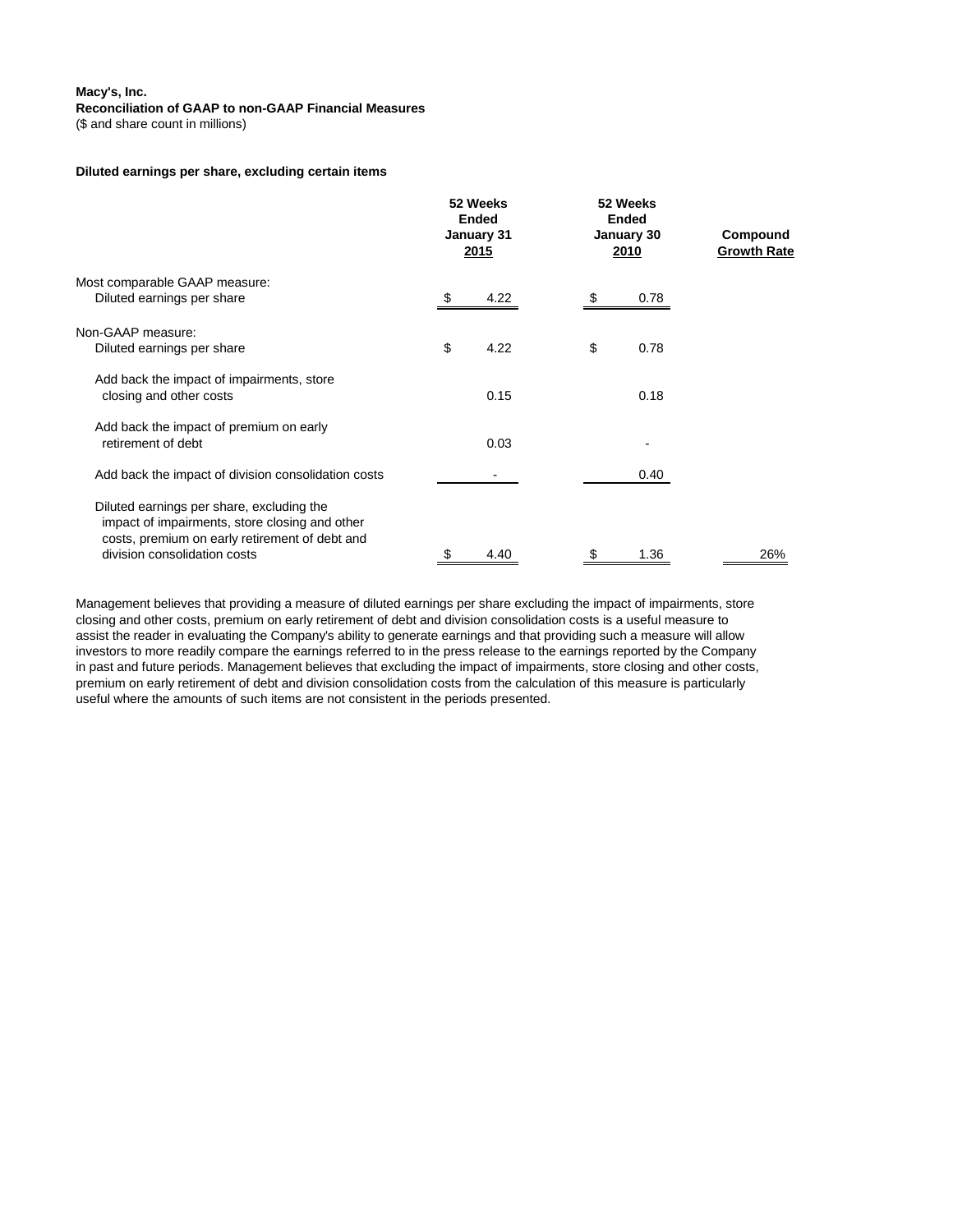(\$ and share count in millions)

#### **Operating income and operating income as a percent to net sales, excluding certain items**

|                                                                                     | 13 Weeks<br><b>Ended</b><br>January 31<br><u>2015</u> | 13 Weeks<br><b>Ended</b><br>February 1<br>2014 | <b>Increase</b> |  |
|-------------------------------------------------------------------------------------|-------------------------------------------------------|------------------------------------------------|-----------------|--|
| Most comparable GAAP measure:<br>Net sales                                          | 9,364<br>\$                                           | 9,202                                          |                 |  |
| Operating income                                                                    | 1,364<br>- 56                                         | 1,349<br>\$                                    |                 |  |
|                                                                                     | 14.6%                                                 | 14.7%                                          |                 |  |
| Non-GAAP measure:<br>Net sales                                                      | 9,364<br>- 5                                          | 9,202                                          |                 |  |
| Operating income                                                                    | \$<br>1,364                                           | \$<br>1,349                                    |                 |  |
| Add back the impact of impairments,<br>store closing and other costs                | 87                                                    | 88                                             |                 |  |
| Operating income, excluding impact of<br>impairments, store closing and other costs | 1,451<br>- \$                                         | 1,437<br>\$                                    | 1.0%            |  |
|                                                                                     | 15.5%                                                 | 15.6%                                          |                 |  |

Management believes that operating income and operating income as a percent to net sales, excluding the impact of impairments, store closing and other costs are useful measures in evaluating the Company's ability to leverage sales. Management believes that excluding these costs from the calculation of these measures is particularly useful where the amounts of such items are not consistent in the periods presented.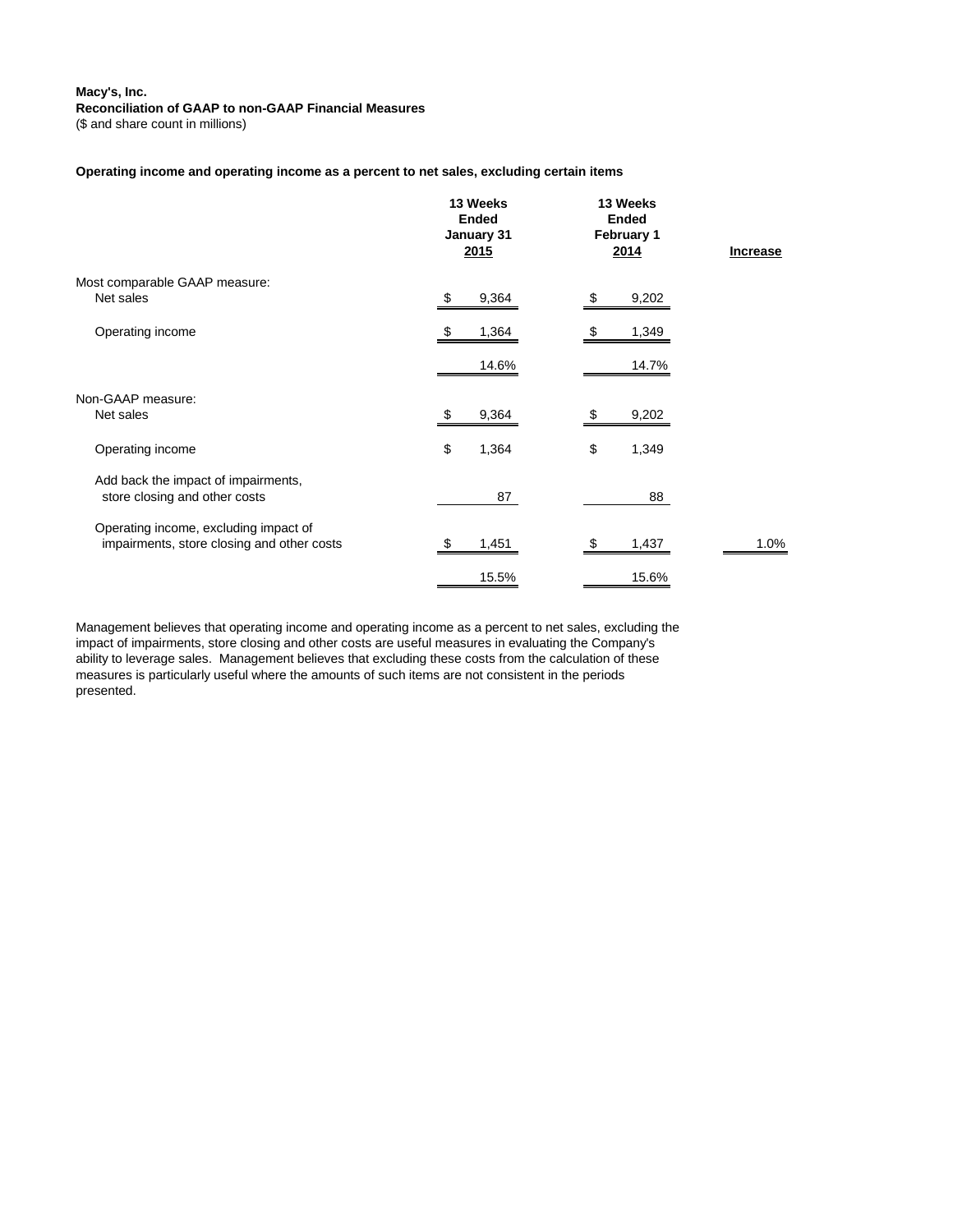(\$ and share count in millions)

#### **Operating income and operating income as a percent to net sales, excluding certain items**

|                                                                                     | 52 Weeks<br><b>Ended</b><br>January 31<br><u>2015</u> | 52 Weeks<br><b>Ended</b><br>February 1<br>2014 | <b>Increase</b> |
|-------------------------------------------------------------------------------------|-------------------------------------------------------|------------------------------------------------|-----------------|
| Most comparable GAAP measure:<br>Net sales                                          | 28,105<br>\$                                          | 27,931<br>\$                                   |                 |
| Operating income                                                                    | 2,800<br>- \$                                         | 2,678<br>- 5                                   |                 |
|                                                                                     | 10.0%                                                 | 9.6%                                           |                 |
| Non-GAAP measure:<br>Net sales                                                      | 28,105<br>\$                                          | 27,931<br>-\$                                  |                 |
| Operating income                                                                    | \$<br>2,800                                           | \$<br>2,678                                    |                 |
| Add back the impact of impairments,<br>store closing and other costs                | 87                                                    | 88                                             |                 |
| Operating income, excluding impact of<br>impairments, store closing and other costs | 2,887<br>- \$                                         | 2,766<br>- \$                                  | 4.4%            |
|                                                                                     | 10.3%                                                 | 9.9%                                           |                 |

Management believes that operating income and operating income as a percent to net sales, excluding the impact of impairments, store closing and other costs are useful measures in evaluating the Company's ability to leverage sales. Management believes that excluding these costs from the calculation of these measures is particularly useful where the amounts of such items are not consistent in the periods presented.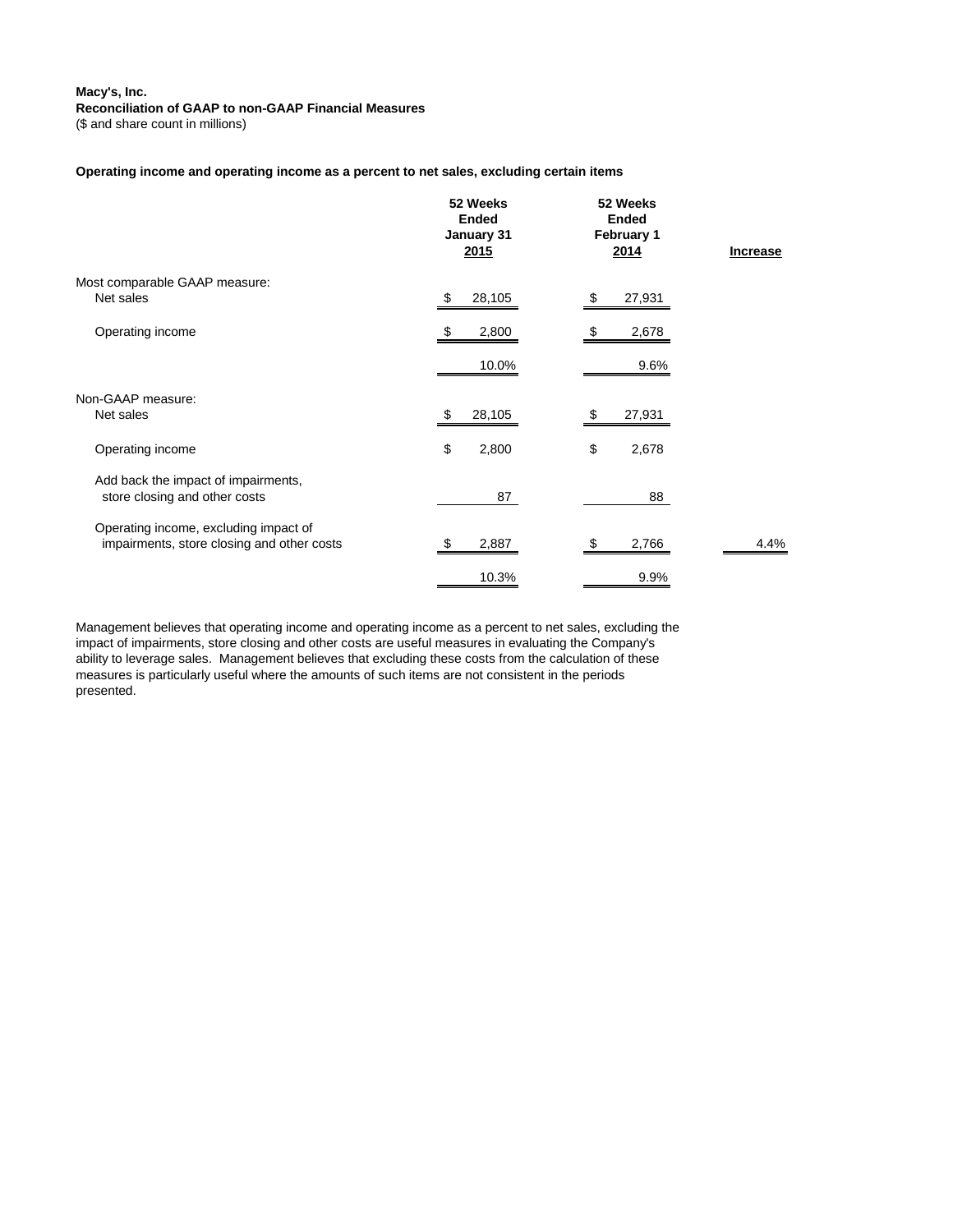(\$ and share count in millions)

#### **Adjusted earnings before interest, taxes, depreciation and amortization, as a percent to net sales**

|                                                      | 52 Weeks<br>Ended<br>January 31<br>2015 |
|------------------------------------------------------|-----------------------------------------|
| Most comparable GAAP measure:<br>Net sales           | \$<br>28,105                            |
| Net income                                           | \$<br>1,526                             |
|                                                      | 5.4%                                    |
| Non-GAAP measure:<br>Net sales                       | \$<br>28,105                            |
| Net income                                           | \$<br>1,526                             |
| Add back interest expense - net                      | 393                                     |
| Add back premium on early retirement of debt         | 17                                      |
| Add back federal, state and local income tax expense | 864                                     |
| Add back impairments, store closing and other costs  | 87                                      |
| Add back depreciation and amortization               | 1,036                                   |
| <b>Adjusted EBITDA</b>                               | \$<br>3,923                             |
|                                                      | 14.0%                                   |

Management believes that earnings before interest, taxes, depreciation and amortization, adjusted for certain items, as a percent to net sales are useful measures in evaluating the Company's ability to leverage sales. Management believes that excluding these costs from the calculation of these measures is particularly useful where the amounts of such items are not consistent in the periods presented.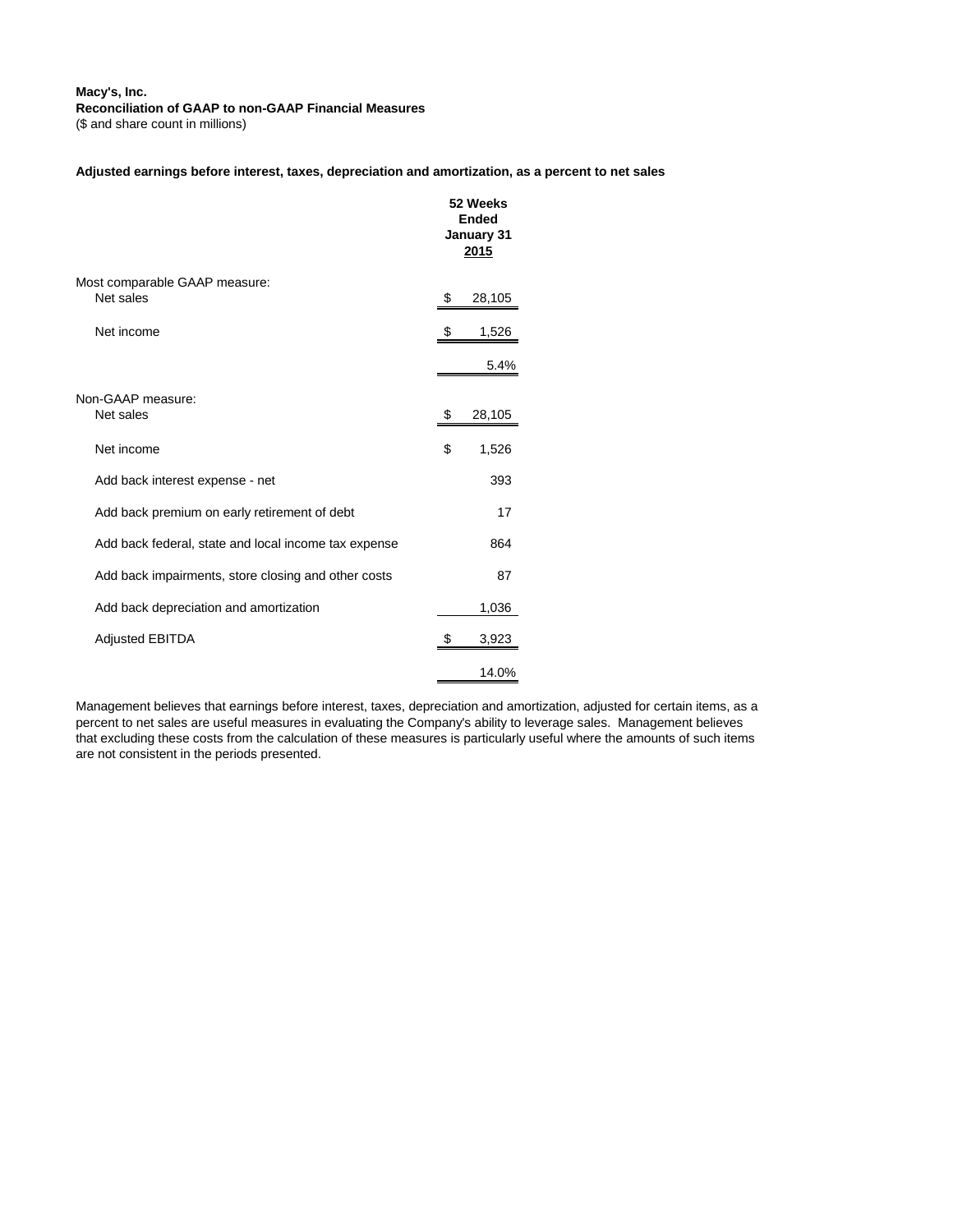(\$ and share count in millions)

## **Net income, excluding certain items**

|                                                                                                                                        | 13 Weeks<br><b>Ended</b><br>January 31<br><u> 2015 </u> | 13 Weeks<br>Ended<br><b>February 1</b><br>2014 |  |
|----------------------------------------------------------------------------------------------------------------------------------------|---------------------------------------------------------|------------------------------------------------|--|
| Most comparable GAAP measure:<br>Net income                                                                                            | 793                                                     | 811                                            |  |
| Non-GAAP measure:<br>Net income                                                                                                        | \$<br>793                                               | \$<br>811                                      |  |
| Add back the after-tax impact of impairments,<br>store closing and other costs                                                         | 54                                                      | 54                                             |  |
| Add back the after-tax impact of premium on<br>early retirement of debt                                                                | 10                                                      |                                                |  |
| Net income, excluding the after-tax impact of<br>impairments, store closing and other costs and<br>premium on early retirement of debt | \$<br>857                                               | 865                                            |  |

Management believes that providing a measure of net income excluding the after-tax impact of impairments, store closing and other costs and premium on early retirement of debt is a useful measure to assist the reader in evaluating the Company's ability to generate earnings and that providing such a measure will allow investors to more readily compare the earnings referred to in the press release to the earnings reported by the Company in past and future periods. Management believes that excluding the after-tax impact of impairments, store closing and other costs and premium on early retirement of debt from the calculation of this measure is particularly useful where the amounts of such items are not consistent in the periods presented.